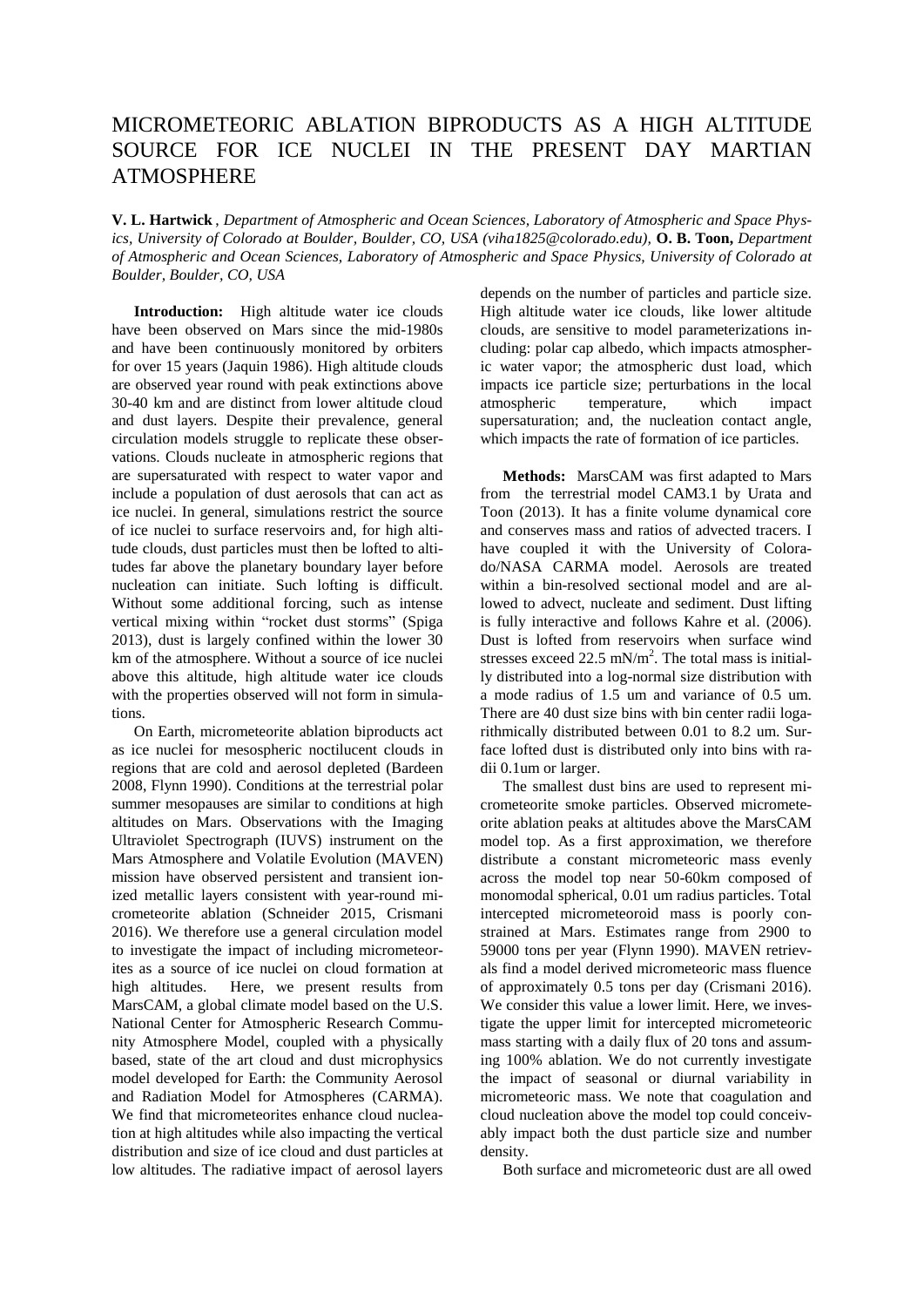to act as sites for ice nucleation. MarsCAM – CARMA cloud microphysics include physically based parameterizations for nucleation, growth, evaporation and coagulation. To first order, nucleation rates depend on the contact parameter. We define a temperature dependent contact angle based on Trainer et al. (2009) with extreme values of 0.6 at 150K and 0.97 at 240K. High nucleation rates induce competition for limited atmospheric water vapor and, in general, cloud particles will be small with long lifetimes. By contrast, a low nucleation rate allows a few cloud particles to grow quickly to large sizes and sediment. The contact angle, ice nuclei population and atmospheric supersaturation are therefore important for, not only, the radiative impact of clouds, but also for the distribution and transport of clouds and water vapor. Water ice cloud bin center radii range from 0.014 to 118 um. We choose the smallest ice bin radius such that dust and cloud bin particle masses are equal. Dust is carried inside the ice particles so that it can be released by evaporation.

**Simulations:** Common model parameters are summarized in Table 1. We discuss results from two simulations. Simulation A includes a ground source of dust only. Simulation B includes both surface dust lofted by wind and dust devils as well micrometeorite ablation bi-products.

| Table 2: Simulation List |                      |
|--------------------------|----------------------|
| Simulation               | Micrometeoric Dust   |
|                          | None                 |
|                          | $20 \text{ ton/day}$ |

**Results:** Dust number densities in simulations without micrometeorites fall off exponentially with altitude in all latitude bands (Figure 1, dashed lines). Numbers are negligible above 20 to 30 km. By contrast, simulations including micrometeorites (solid lines) have the highest number densities above 20 km and approach 10 particles per cubic centimeter for all latitudes at the model top. There is some variance with latitude that reflects large-scale circulation



*Figure 1: Zonal average dust number density [cm-3 ] versus altitude [km] for Simulation A (dashed lines)* 

*– ground source and Simulation B (solid line) – ground source + micrometeorites. Red lines mark the observational lower limits (Fedorova 2009).*

patterns. The descending Hadley cell over the poles creates a deep layer of near constant number densities with altitude.

 Data from the SPICAM on Mars Express (Spectroscopy for Investigation of Characteristics of the Atmosphere of Mars) has been used to constrain number density profiles versus altitude. However, SPICAM cannot observe all particle sizes with equal precision, and therefore observed particle numbers may represent a lower limit. Simulations without micrometeorites have number densities several orders of magnitude lower than observations at altitudes above 30km. Micrometeorites are necessary to simulate number densities equal to or greater than observations.



*Figure 2: Zonal average ice number density [cm-3 ] versus altitude [km] for Simulation A (dashed lines) – ground source and Simulation B (solid line) – ground source + micrometeorites.*

Higher dust number densities translate to greater cloud particle number densities and 1.25 um extinction at high altitudes. As shown in Fig. 2, at northern fall equinox  $(Ls=180)$ , the aphelion cloud belt in the tropical atmosphere between 10 and 30 km altitude is dissipating. Mid-latitude high altitude clouds



*Figure 3: Zonal average ice extinction [km-1 ] versus*